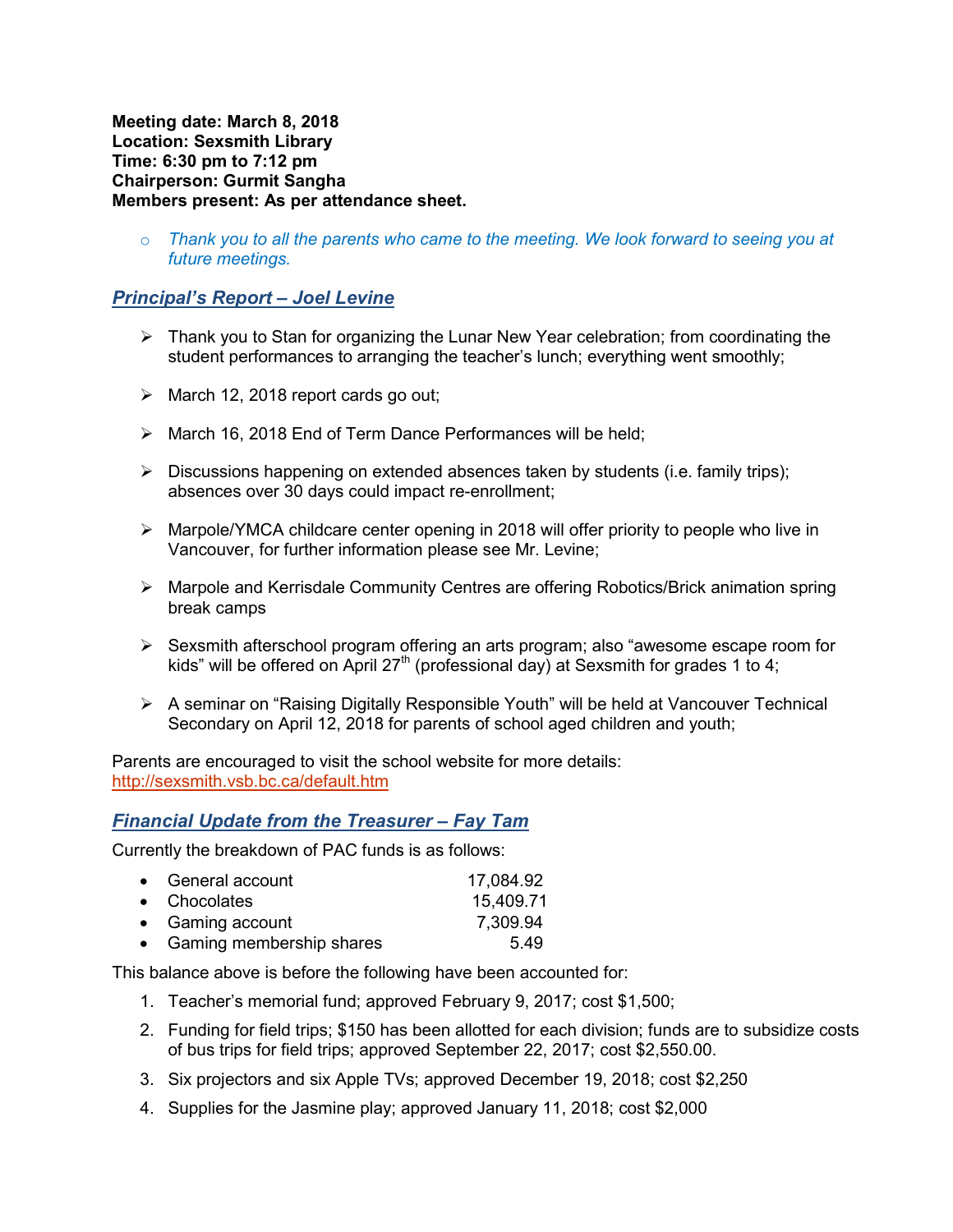- 5. Purchase of MAC books; approved January 11, 2018; cost \$7,000
- 6. Purchase of IPADS, cart and covers; approved February 8, 2018; cost \$17,000

Mr. Levine to forward the invoice for the IPADs to Fay

Once the above expenses have been accounted the balance remaining will be \$14,510.06

# Hot Lunch Program – Stan Tam

A big thank you to Winnie for assisting with the hot lunch program during the last few weeks. Hot lunch order forms are due this week and it appears that all 17 divisions have placed orders. Final money count will happen on March 12 $^{\rm th}$ .

Au and Girly have offered to train volunteers as back-ups on how to prepare the hot lunch tickets; anyone interested can contact them. Chris has offered to learn the system.

Total funds raised for the first two terms of hot lunch amount to \$13,109. Stan is confident that the total net funds may reach \$20K for the school year. Thank you to the parent volunteers for all your continuous hard work.

## Upcoming School Events

- $\triangleright$  April 12<sup>th</sup> (date to be confirmed) Parent Education Presentation on Understanding Anxiety and Anxiety Management Strategies
- $\triangleright$  April 20<sup>th</sup> Earth Day, Rebecca is looking for volunteers to assist on this day Kami to send out an email
- $\triangleright$  May 16/17 school play
- $\triangleright$  May 25<sup>th</sup> sports day
- $\triangleright$  June 1<sup>st</sup> Filipino Festival Richelle and Au are busy planning this year's festival, various stations will be setup for students to take part in activities, sweet buns will be distributed to the students and teachers will be treated to a lunch.

## Volunteer Coordinator – Kami Hothi

A volunteer email address has been setup (**sexsmithvolunteers@gmail.com**), anyone wishing to volunteer can email Kami to let her know which events they would like to volunteer for. In the future a calendar will be posted on the school website each month showing what activities are coming up where volunteers will be needed.

Meeting adjourned at 7:12 pm

Next meeting date: April 12, 2018 at 6:30pm

Future meeting date:

AGM on May 31, 2018

Location: Sexsmith Library

Signatures of the 2017/2018 PAC Board members are as follows:

Chair – Gurmit Sangha